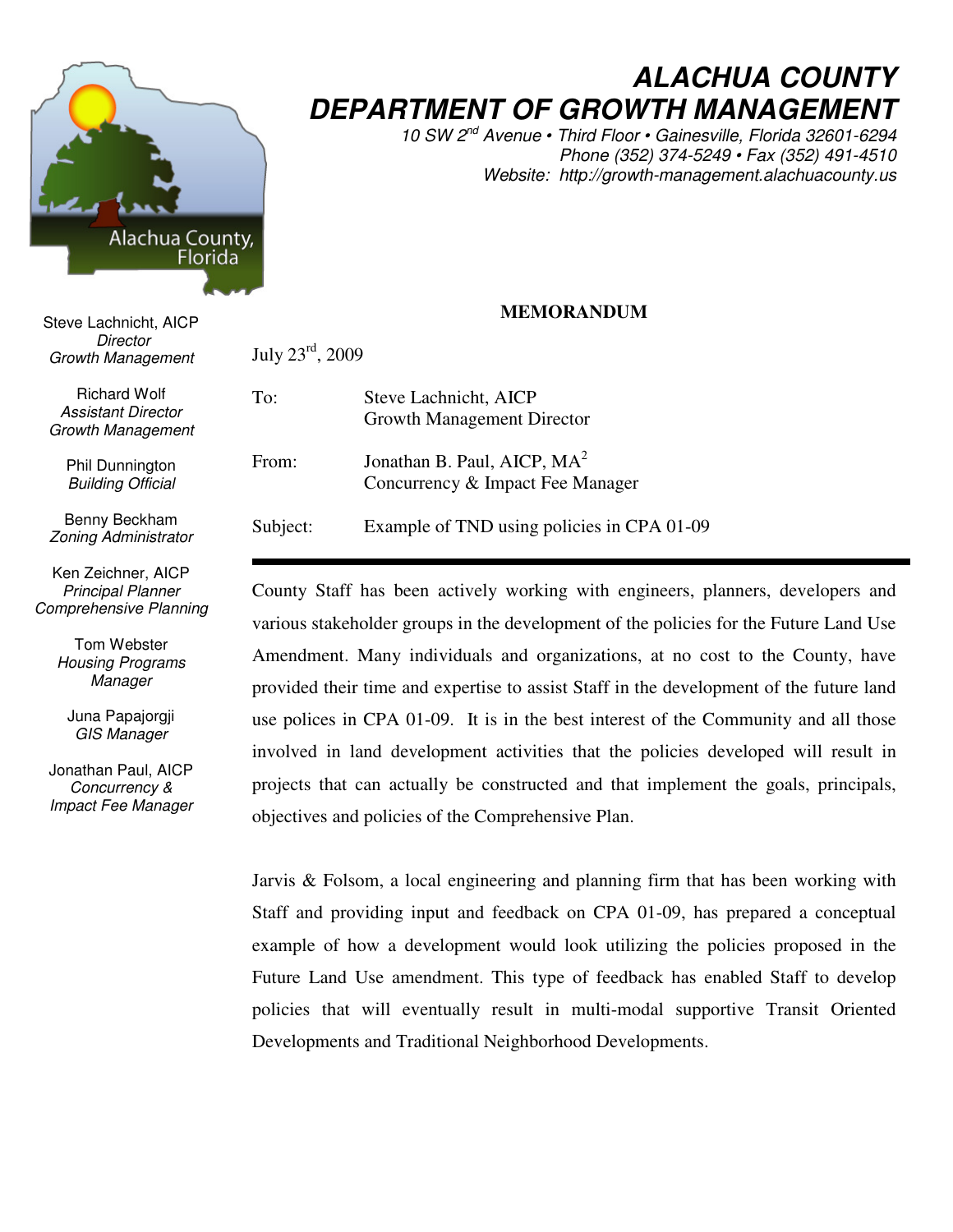Principals Walter Jarvis, P.E. Marc A. Folsom

2579 SW 87th Drive Suite 100 Gainesville, Florida 32608 Phone: 352.275.7022<br>Fax: 352.333.9533 www.walterjarvis@jfi-civil.com



# Memorandum

To: Jonathan Paul From: Walter Jarvis, P.E. 47. Date: 7/13/2009

Re: General TND Conceptual Plan

Per your request, attached is a "General TND Conceptual Plan" based on<br>proposed Policy 1.6 "Traditional Neighborhood Developments" of the Alachua<br>County Future Land Use Element (FLUE) (CPA 01-09). In addition to the proposed policies of the FLUE, the following design parameters and assumptions were utilized in the generation of the attached conceptual plan:

### **Design Parameters:**

- 1. Location: The northeast corner of Newberry Road and C.R. 241 was chosen for the application of the proposed policies due to the following reasons:
	- A. Located within an existing Activity Center

 $\mathbf{1}$ 

- B. Frontage along Newberry Road, which is a road of concern regarding capacity.
- C. The area is already developed, therefore there is no bias in regards to undeveloped tracts of land that could benefit or be harmed by the presentation of the conceptual site plan.
- 2. Acreage: The total area for the conceptual project site is approximately 16.75 acres. The shape of the property is a rectangle with 1,000 L.F. of frontage along Newberry road and 730 L.F. of frontage along C.R. 241.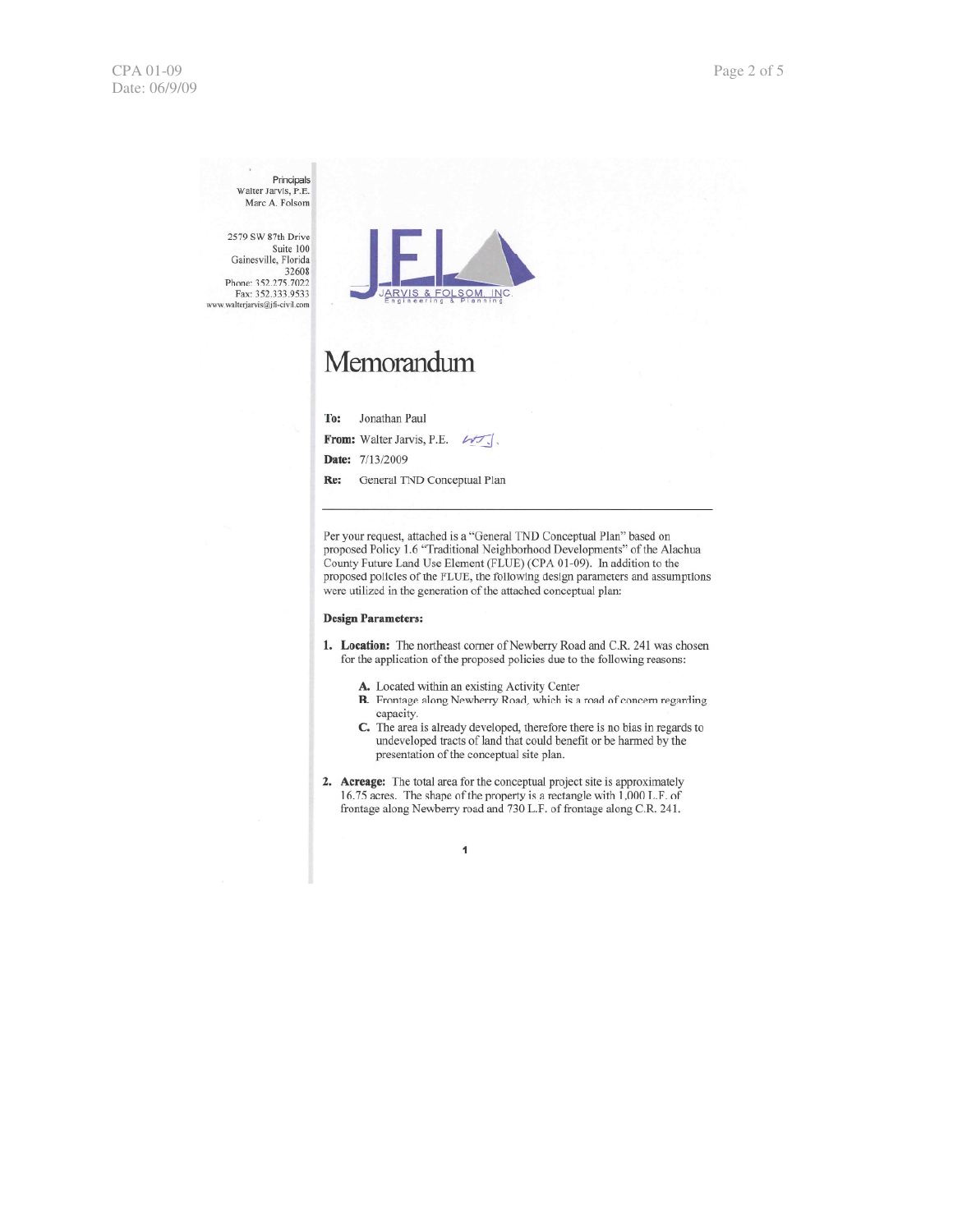CPA 01-09 Page 3 of 5 Date: 06/9/09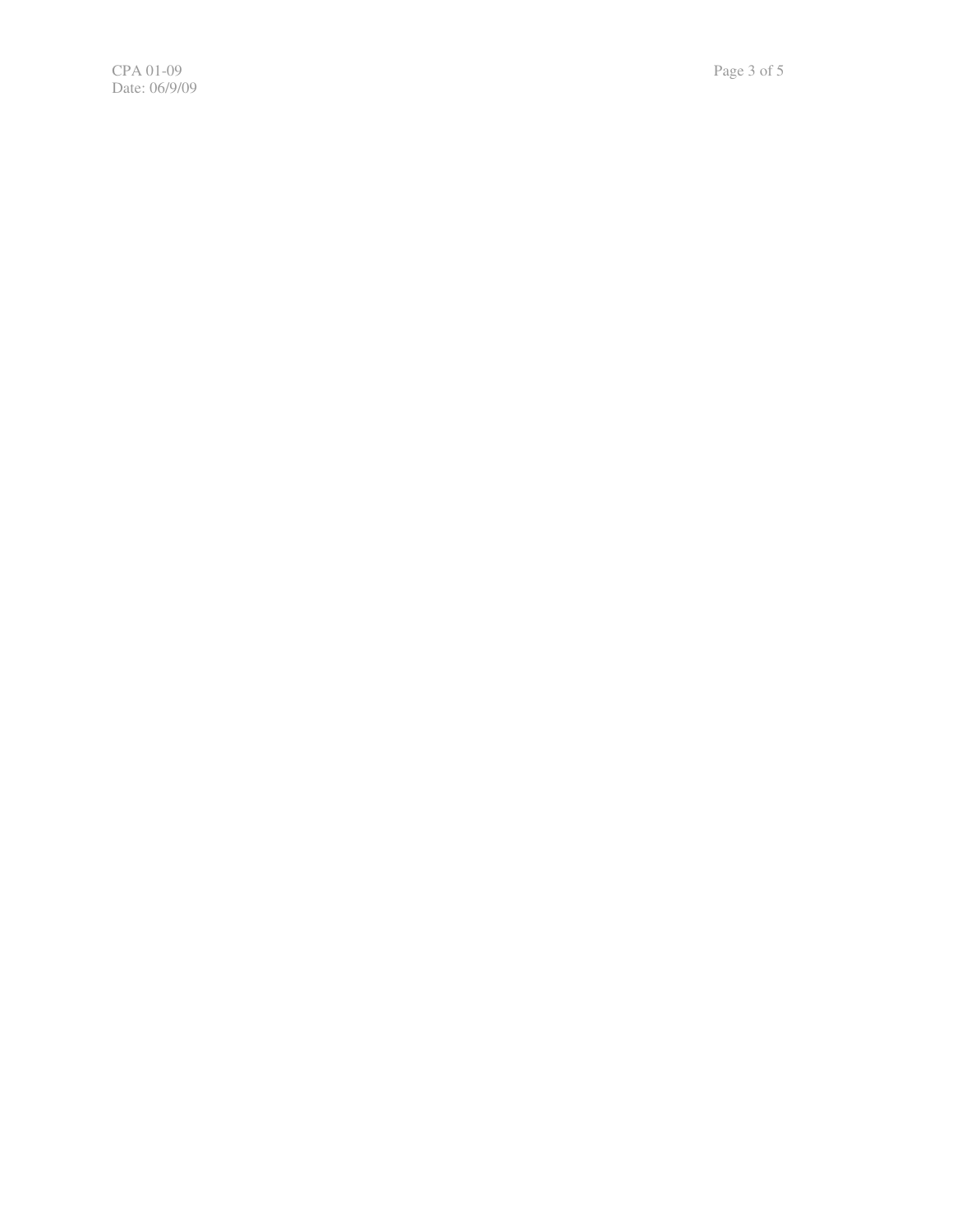Note: The property limits shown on the conceptual site plan do not consist of any one particular Alachua County Parcel. The aforementioned shape and size were chosen to provide a minimum 15 acres, as required by Policy 1.6.1.1, and to allow for a straightforward approach regarding a gridded roadway network.

### **Assumptions:**

- 1. Future Land Use: Medium Density Residential (4-8 Dwelling Units/Acre)
- 2. Zoning: R-1b (4-8 Dwelling Units/Acre)

#### **Density and Non-Residential Limits:**

The following section details the minimum and maximum density and non-residential uses that could, theoretically, be allowed on such a property based on the proposed language of the Alachua County FLUE Policy: 1.6 "Traditional Neighborhood Developments".

Note: The entire conceptual project site is located within the 1/8 mile (660 ft.) Village Center limits (Policy 1.6.4.4)

Minimum Density Required:

Policy 1.6.5.1:

1. Within the transit supportive area, a minimum of four (4) units per acre, or the minimum density of the underlying land use category, whichever is greater:

 $= 67$  units

 $(4 \text{ units/acre}) * 16.75 \text{ acres}$ 

Minimum Non-Residential Square Footage Required:

Policy 1.6.5.2:

- 1. Provide at least 10,000 square feet of non-residential uses, plus
- 2. A minimum of 50 square feet of non-residential uses for every 1 residential unit:

 $10,000$  S.F. + (50 S.F/unit \* 67 units)  $= 13,350$  S.F.

Maximum Allowable Density (Not Contiguous to a Rapid Transit Corridor):

Policy 1.6.5.1:

- 1. Within the transit supportive area, a minimum of four (4) units per acre, or the minimum density of the underlying land use category, whichever is greater,
- 2. For TNDs that are not contiguous with a planned Rapid Transit or Express Transit Corridor, an additional two (2) units per acre within the transit supportive area are allowed:

 $\overline{\mathbf{2}}$